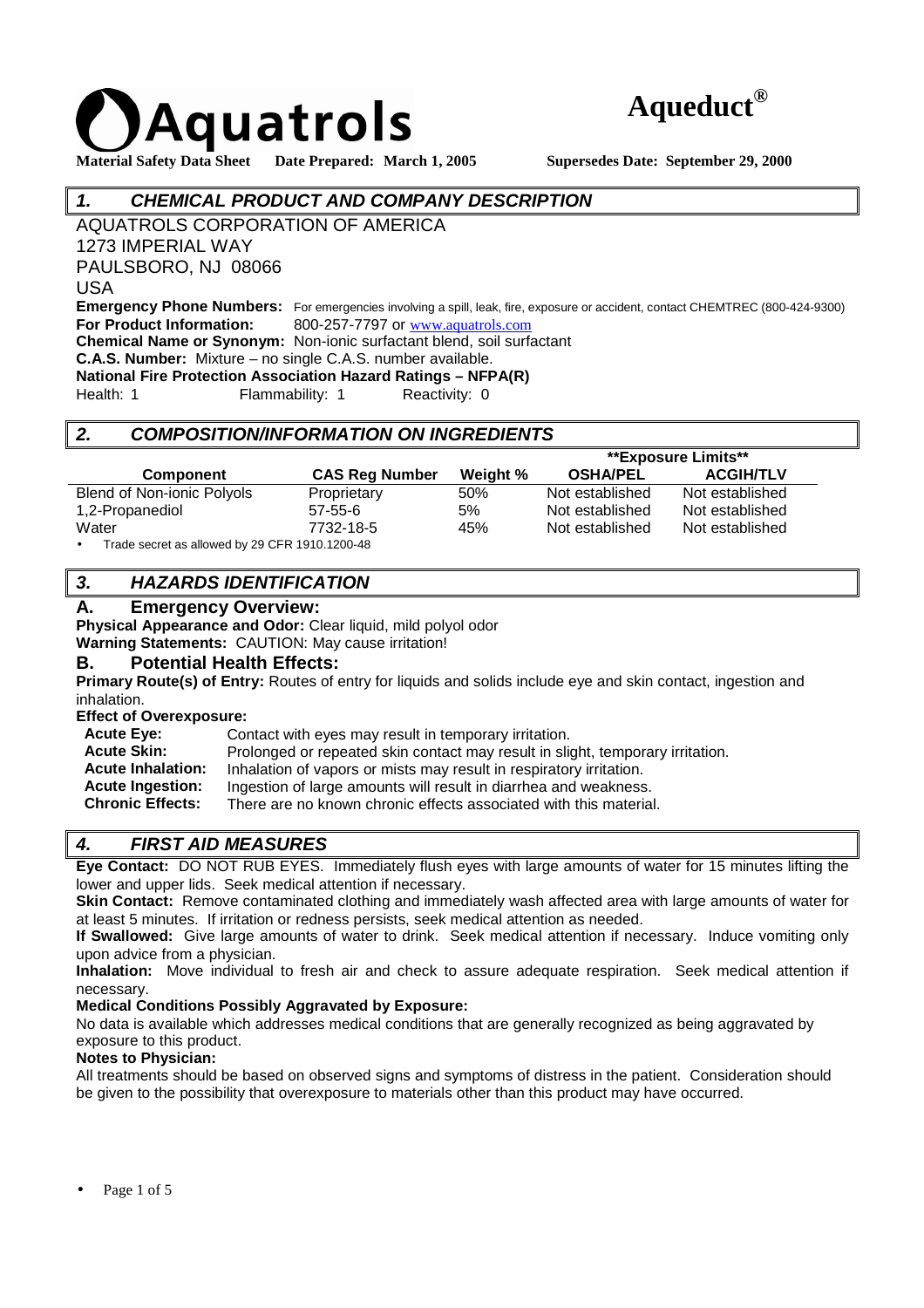



# **5. FIRE FIGHTING MEASURES**

# **FIRE HAZARD DATA:**

**Flash Point:** > 200°F (93°C)

**Method Used:** Cleveland Open Cup

**Flammability Limits (vol/vol%): Lower:** Not established **Upper:** Not established

**Extinguishing Media:** Use water fog, foam, dry chemical, or carbon dioxide extinguishing media. **Special Fire Fighting Procedures:** Firefighters should be equipped with self-contained breathing apparatus and

turn out gear. **Unusual Fire and Explosion Hazards:** There are no known unusual fire or explosion hazards.

**Hazardous Decomposition Materials (Under Fire Conditions):** None known.

# **6. ACCIDENTAL RELEASE MEASURES**

**Evacuation Procedures and Safety:** Wear appropriate respiratory protection and protective gear for the situation and provide adequate ventilation during clean up. See Personal Protection information in Section 8. **Containment of Spill:** Spills should be contained, solidified and placed in suitable containers for disposal in a licensed facility.

**Cleanup and Disposal of Spill:** Incinerate or bury in a licensed facility. Do not discharge into waterways or sewer systems without proper authority.

**Environmental and Regulatory Reporting:** This material is not regulated by RCRA or CERCLA ("Superfund").

# **7. HANDLING AND STORAGE**

**Minimum/Maximum Storage Temperature:** Not established.

**Handling:** Avoid inhalation of vapor or mist. Avoid contact with eyes and skin. Use only with adequate ventilation. Practice proper personal hygiene.

**Storage:** Keep containers closed. Store in a cool, dry, well-ventilated area, away from incompatible substances.

# **8. EXPOSURE CONTROLS/PERSONAL PROTECTION**

| <b>Introductory Remarks:</b>   | These recommendations provide general guidance for handling this product. Because<br>specific work environments and material handling practices vary, safety procedures<br>should be developed for each intended application. While developing safe handling<br>procedures, do not overlook the need to clean equipment and piping systems for<br>maintenance and repairs. Waste resulting from these procedures should be handled<br>in accordance with Section 13: Disposal Considerations. |
|--------------------------------|-----------------------------------------------------------------------------------------------------------------------------------------------------------------------------------------------------------------------------------------------------------------------------------------------------------------------------------------------------------------------------------------------------------------------------------------------------------------------------------------------|
| <b>Exposure Guidelines:</b>    | No exposure limits were found for this product or any of its ingredients.                                                                                                                                                                                                                                                                                                                                                                                                                     |
| <b>Engineering Controls:</b>   | Use adequate general or local exhaust ventilation to keep airborne concentrations to a<br>minimum.                                                                                                                                                                                                                                                                                                                                                                                            |
| <b>Respiratory Protection:</b> | Use approved organic vapor mist respirator as necessary.                                                                                                                                                                                                                                                                                                                                                                                                                                      |
| <b>Eye/Face Protection:</b>    | Wear appropriate protective safety goggles/glasses as described in 29 CFR 1910.133<br>or full-face shield if splashing hazard exists.                                                                                                                                                                                                                                                                                                                                                         |
| <b>Skin Protection:</b>        | Skin contact should be minimized through use of appropriate clothing and suitable<br>long-sleeved clothing (i.e., shirts and pants). Consideration must be given both to<br>durability as well as permeation resistance. USDA accepted Nitrile (CFR-20) or<br>neoprene rubber (CFR-21) gloves are recommended                                                                                                                                                                                 |
| <b>Work Practice Controls</b>  | Personal hygiene is an important work practice exposure control measure and the<br>following general measures should be taken when working with or handling this<br>material.                                                                                                                                                                                                                                                                                                                 |
| 1.                             | Do not store, use, and/or consume food, beverages, tobacco products, or cosmetics in area where this                                                                                                                                                                                                                                                                                                                                                                                          |

- 1. Do not store, use, and/or consume food, beverages, tobacco products, or cosmetics in area where this material is stored.
- 2. Wash hands and face carefully before eating, drinking, using tobacco, applying cosmetics, or using the toilet.
- 3. Wash exposed skin promptly to remove accidental splashes of contact with this material.

Page 2 of 5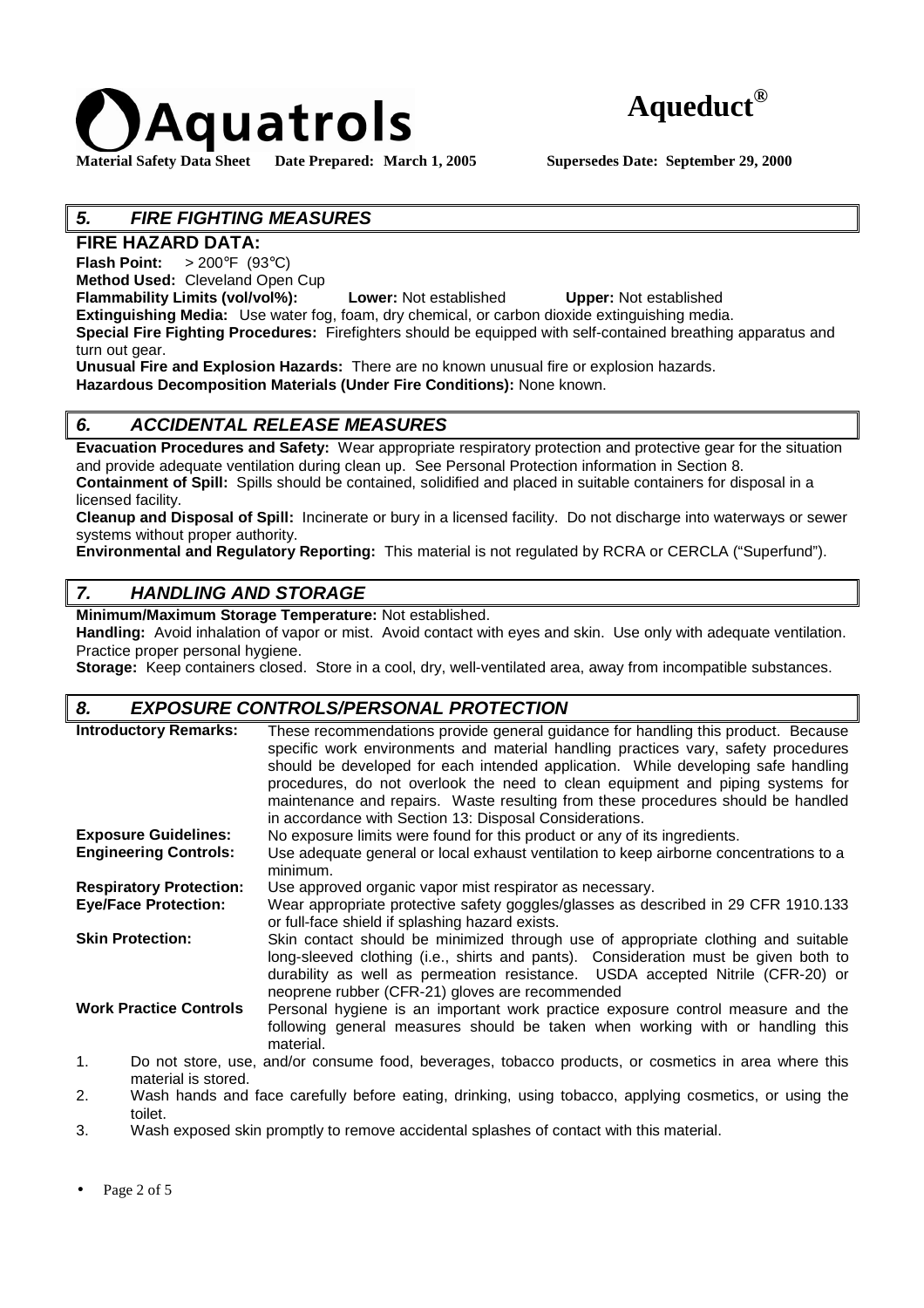



# **9. PHYSICAL AND CHEMICAL PROPERTIES**

Physical and Chemical properties here represent typical properties of this product. Contact the business area using the Product Information phone number in Section 1 for its exact specifications. **Physical Appearance:** Clear liquid **Odor:** Mild polyol **pH:** 4.0-6.0 (5% solution) **Specific Gravity:** 1.03 – 1.05 g/ml @ 25 C (77 F) Water Solubility: Soluble

| <b>Specific Gravity:</b>     | 1.03 – 1.05 g/ml @ 25 C (77 F)   |                           |
|------------------------------|----------------------------------|---------------------------|
| <b>Water Solubility:</b>     | Soluble                          |                           |
| <b>Melting Point Range:</b>  | Not established                  |                           |
| <b>Freezing Point Range:</b> | Not established                  |                           |
| <b>Boiling Point Range:</b>  | Not established                  |                           |
| <b>Vapor Pressure:</b>       | Not established                  |                           |
| <b>Vapor Density:</b>        | $(Air = 1) > 1$                  |                           |
| <b>Percent Volatiles:</b>    | <b>Volume %: Not established</b> | Weight %: Not established |
| <b>Viscosity:</b>            | Not established                  |                           |
|                              |                                  |                           |

# **10. STABILITY AND REACTIVITY**

**Chemical Stability:** This material is stable under normal handing and storage conditions described in Section 7.

**Conditions to be Avoided:** Keep away from heat and flames.

**Materials/Chemical to be Avoided:** Strong oxidizing agents.

**The following Hazardous Decomposition Products might be Expected:** Oxides of carbon and hydrogen. **Hazardous Polymerization will not occur:**

**Avoid the Following to Inhibit Hazardous Polymerization:** No data available.

## **11. TOXICOLOGICAL INFORMATION**

| Acute Eye Irritation: No data available.         |                                                      |
|--------------------------------------------------|------------------------------------------------------|
|                                                  | <b>Toxicological Information and Interpretation:</b> |
| Acute Skin Irritation: No data available.        |                                                      |
|                                                  | <b>Toxicological Information and Interpretation:</b> |
| Acute Dermal Toxicity: No data available.        |                                                      |
|                                                  | <b>Toxicological Information and Interpretation:</b> |
| Acute Respiratory Irritation: No data available. |                                                      |
|                                                  | <b>Toxicological Information and Interpretation:</b> |
| Acute Inhalation Toxicity: No data available.    |                                                      |
|                                                  | <b>Toxicological Information and Interpretation:</b> |
| Acute Oral Toxicity: No data available.          |                                                      |
|                                                  | <b>Toxicological Information and Interpretation:</b> |
| Chronic Toxicity: No data available.             |                                                      |
|                                                  | <b>Toxicological Information and Interpretation:</b> |

# **12. ECOLOGICAL INFORMATION**

| <b>Ecotoxicity Information:</b>        | No data available.              |
|----------------------------------------|---------------------------------|
| <b>Environmental Fate Information:</b> | No data available.              |
| <b>Chemical/Physical Information:</b>  | Not corrosive, Not an oxidizer. |
| <b>Waste Disposal Method:</b>          | See section 13.                 |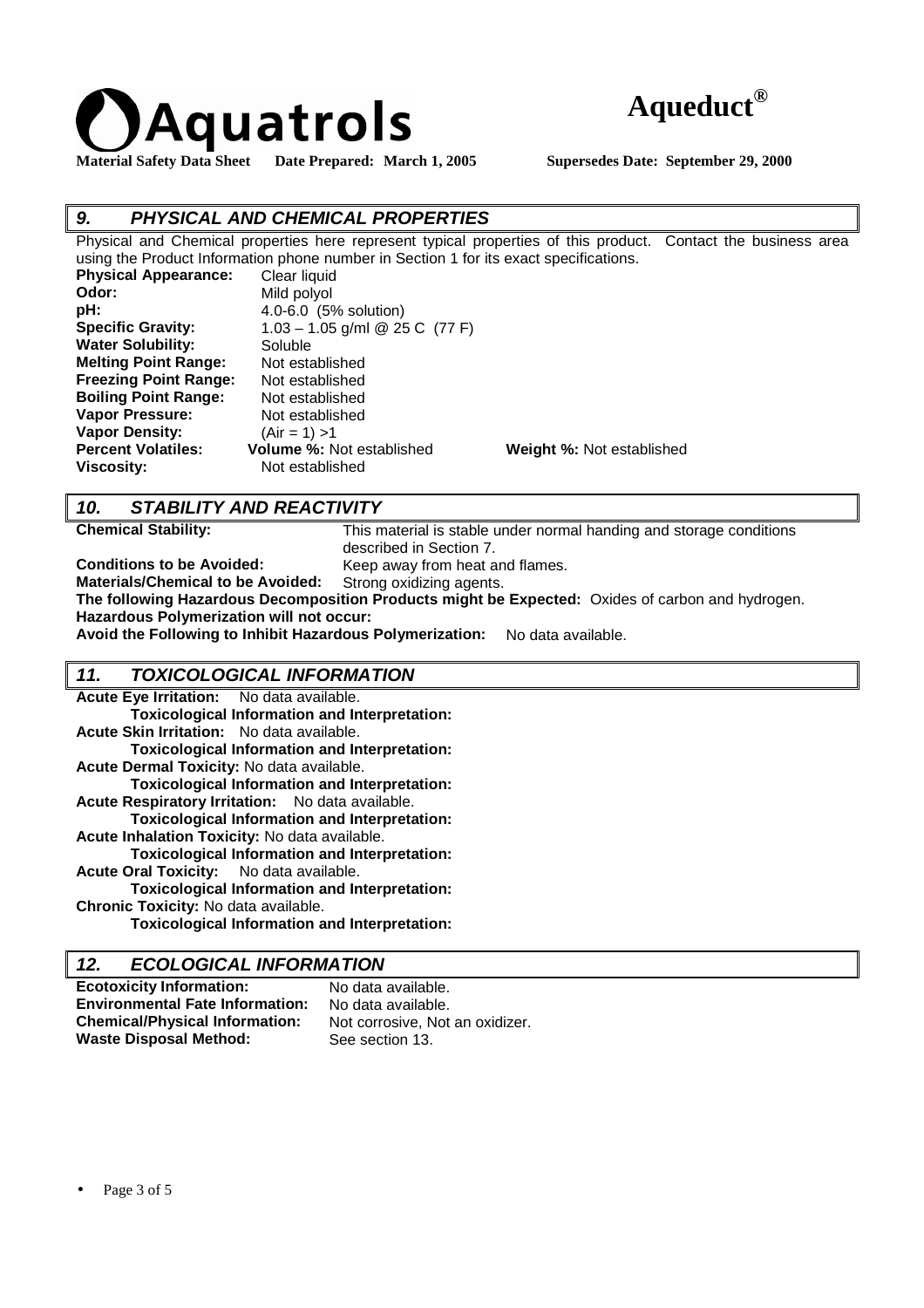



# **13. DISPOSAL CONSIDERATIONS**

#### **Waste Disposal Method:**

Incinerate or bury in a licensed facility. Do not discharge into waterways or sewer systems without proper authority.

#### **Container Handling and Disposal:**

Dispose of in a licensed facility. Recommend crushing or other means to prevent unauthorized reuse. **EPA Hazardous Waste:** N/A

#### **14. TRANSPORTATION INFORMATION**

**US Department of Transportation Shipping Name:** DOT classification, cleaning compound NOI **Hazard Class:** N/A

## **15. REGULATORY INFORMATION**

| <b>Inventory Status:</b>                                                                                             |               |             |                                                                                                          |            |
|----------------------------------------------------------------------------------------------------------------------|---------------|-------------|----------------------------------------------------------------------------------------------------------|------------|
| <b>Inventory</b>                                                                                                     | <b>Status</b> |             |                                                                                                          |            |
| <b>UNITED STATES (TSCA)</b>                                                                                          | Y             |             |                                                                                                          |            |
| CANADA (DSL)                                                                                                         | Y             |             |                                                                                                          |            |
| EUROPE (EINECS/ELINCS)                                                                                               | Y             |             |                                                                                                          |            |
| <b>AUSTRALIA (AICS)</b>                                                                                              | Y             |             |                                                                                                          |            |
| <b>JAPAN (MITI)</b>                                                                                                  | Y             |             |                                                                                                          |            |
| SOUTH KOREA (KECL)                                                                                                   | <b>ND</b>     |             |                                                                                                          |            |
| All ingredients are on the inventory.<br>Y:                                                                          |               |             |                                                                                                          |            |
| Е.<br>All ingredients are on the inventory or exempt from listing.                                                   |               |             |                                                                                                          |            |
| P:                                                                                                                   |               |             | One or more ingredients fall under the polymer exemption or are on the no longer polymer list. All other |            |
| ingredients are on the inventory or exempt from listing.                                                             |               |             |                                                                                                          |            |
| N:                                                                                                                   |               |             | Not determined or one or more ingredients are not on the inventory and are not exempt from listing.      |            |
| <b>FEDERAL REGULATIONS:</b>                                                                                          |               |             |                                                                                                          |            |
| <b>Inventory Issues:</b>                                                                                             |               |             |                                                                                                          |            |
| <b>SARA Title III Hazard Classes:</b>                                                                                |               |             |                                                                                                          |            |
| Fire Hazard                                                                                                          | N             |             |                                                                                                          |            |
| Reactive Hazard                                                                                                      | N             |             |                                                                                                          |            |
| Release of Pressure                                                                                                  | N             |             |                                                                                                          |            |
| Acute Health Hazard                                                                                                  | N             |             |                                                                                                          |            |
| <b>Chronic Health Hazard</b>                                                                                         | N             |             |                                                                                                          |            |
| <b>OTHER FEDERAL REGULATIONS:</b>                                                                                    |               |             |                                                                                                          |            |
| <b>FDA Status:</b><br>N/A                                                                                            |               |             |                                                                                                          |            |
| <b>FIFRA Status: N/A</b>                                                                                             |               |             |                                                                                                          |            |
| <b>STATE REGULATIONS:</b>                                                                                            |               |             |                                                                                                          |            |
| Prop 65: This product may contain trace amounts of ethylene oxide, propylene oxide and 1,4-dioxane which are         |               |             |                                                                                                          |            |
| listed in accordance with regulations specified in California Proposition 65. These chemicals are known to the state |               |             |                                                                                                          |            |
| of California to cause cancer and/or birth defects or reproductive harm.                                             |               |             |                                                                                                          |            |
| Ingredient                                                                                                           | <b>Cancer</b> | Reprod.     | No Signif. Risk Level                                                                                    | <b>RPI</b> |
|                                                                                                                      | List          | <b>List</b> | (ug/day)                                                                                                 |            |
| 1,4-Dioxane                                                                                                          | Y             | N           | 30                                                                                                       | ND         |
| <b>Ethylene Oxide</b>                                                                                                | Υ             | Y           | 2                                                                                                        | <b>ND</b>  |
| Propylene Oxide                                                                                                      | Y             | N           | 3                                                                                                        | <b>ND</b>  |

## **16. OTHER INFORMATION**

**Reason for Revisions:** Company location change. This MSDS replaces the September 29, 2000, MSDS. **Key Legend Information** 

ACGIH American Conference of Governmental Industrial Hygienists<br>
OSHA Occupational Safety and Health Administration

Occupational Safety and Health Administration

Propylene Oxide